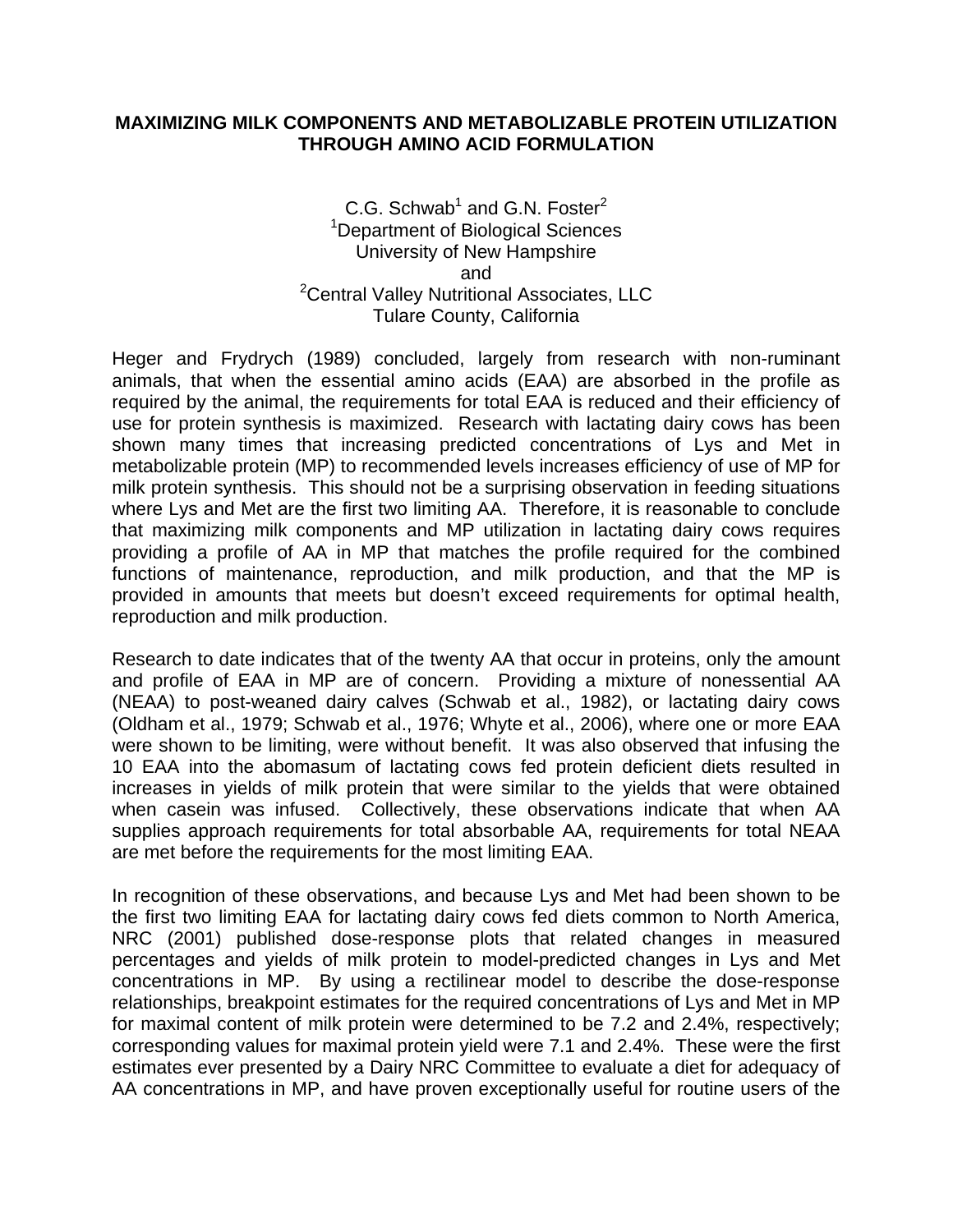NRC (2001) model in their quest to increase milk component yields with similar or lower predicted flows of MP. Because they can be rather easily achieved, target levels for Lys and Met in MP have typically been 6.6 and 2.2%, respectively. Both values approximate 96% of the concentrations needed, according to NRC (2001), for maximal content and yield of milk protein.

It is recognized that histidine (His) has been identified as the first limiting AA when grass silage and barley and oat diets are fed, with or without feather meal as a sole or primary source of supplemental RUP (Kim et al., 1999, 2000, 2001a, 2001b; Huhtanen et al., 2002; Korhonen et al., 2000; Vanhatalo et al., 1999). Based on NRC (2001) predicted concentrations of Lys, Met, and His in MP for the diets fed in these experiments, coupled with similar evaluations of diets where cows have (or have not) responded to increased levels of Lys and Met in MP, leads us to speculate that His may become the third limiting AA rather quickly in some diets, particularly where barley and wheat products replace significant amounts of corn in the diet.

The purpose of this paper is 3-fold: 1) to share the results of a recent re-evaluation of the Lys and Met dose-response plots using the "final version" of the NRC (2001) model, 2) to share the results of a recent effort to develop the same dose-response plots using CPM-Dairy (v.3.0.10) and AMTS.Cattle (v.2.1.), and 3) to review our approach for maximizing milk components and MP utilization.

## RECENT RE-EVALUATION OF THE LYS AND MET DOSE-RESPONSE PLOTS USING THE "FINAL VERSION" OF NRC (2001)

To determine what the "requirements" for Lys and Met in MP are when the NRC (2001) model is used to evaluate diets, the NRC committee used the indirect dose-response approach described by Rulquin et al. (1993). This approach has the "unique benefit" of allowing requirement values to be estimated using the same model as that used to predict concentrations of EAA in MP.

Because the AA submodel [AA equations (see pages 74-81 in NRC 2001)] had to be developed before the final version of the NRC model was available, a beta version of the model was used to predict the concentrations of Lys and Met in MP in the studies used to develop the dose-response plots. Because of this, and concerned that changes may have been made to the rest of the model, as part of model validation, that may have changed predicted concentrations of Lys and Met in MP, Schwab et al. (2009) reevaluated the Lys and Met dose-response plots using the final version of the model.

All steps, as stated in NRC (2001), were repeated. In brief, generating the doseresponse plots involves 5 steps: 1) predicting concentrations of Lys and Met in MP for control and treatment groups in experiments in which postruminal supplies of Lys, Met, or both, were increased and production responses measured, 2) identifying "fixed" concentrations of Lys and Met in MP that are intermediate to the lowest and highest values in the greatest number of Lys and Met experiments, 3) calculating, by linear regression, a "reference production value" for each production parameter in each Lys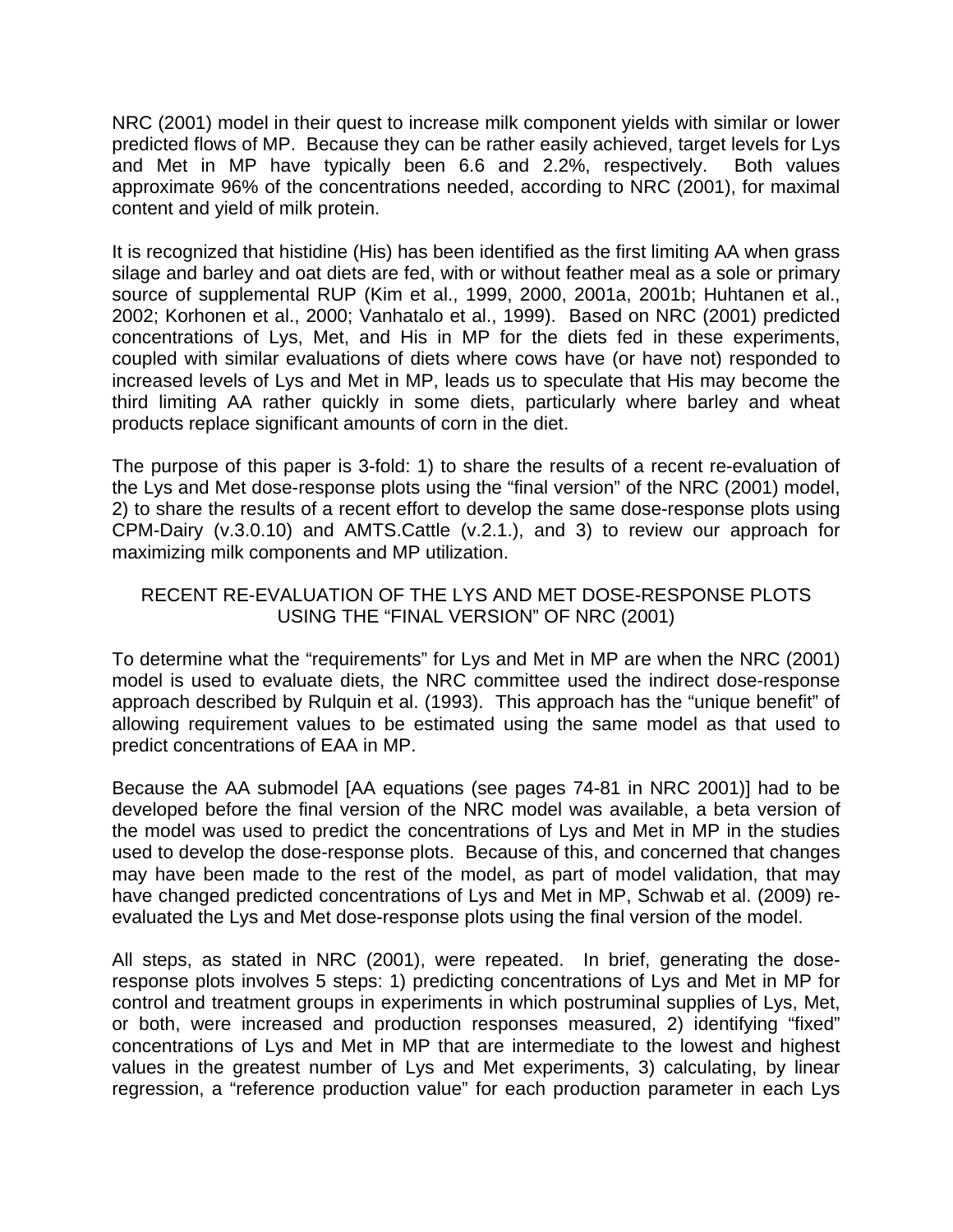experiment that corresponds to the "fixed" level of Lys in MP and in each Met experiment that corresponds to the "fixed" level of Met in MP, 4) calculating "production responses" (plus and minus values) for control and treatment groups relative to the "reference production values", and 5) regressing the production responses on the predicted concentrations of Lys and Met in MP.

The "revised" dose-response plots that relate changes in milk protein concentrations to changes in predicted concentrations of Lys and Met in MP for the NRC (2001) model are presented in Figure 1. While the plots are strikingly similar to those published in NRC (2001), there are differences between the "published" and "revised" breakpoint estimates for the required concentrations of Lys and Met in MP for maximal content of milk of milk protein. The breakpoint estimates for the required concentrations of Lys and

Met in MP for maximal content of milk protein were 6.80 and 2.29%, respectively (see figure legends), slightly lower than the values of 7.24 and 2.38% reported in NRC (2001). The breakpoint estimates for the required concentrations of Lys and Met in MP for maximal yield of milk protein were 7.10 and 2.52%, respectively (plots not shown). These values are also different from the NRC (2001) values of 7.08 and 2.38%. It was concluded by Schwab et al. (2009), from a comparison of the predicted flows of microbial MP and feed MP with the beta and final versions of the two models, along with a re-examination of feed inputs, that the primary reason for the differences in breakpoint estimates was differences in feed inputs for some of the studies. It is suggested that the new values be used as the reference values when using the NRC (2001) model to optimize Lys and Met concentrations in MP for lactating cows.

## DEVELOPMENT OF LYS AND MET DOSE-RESPONSE PLOTS FOR CPM-DAIRY (V.3.0.10) AND AMTS.CATTLE (V.2.1.1)

Recognizing that the indirect dose-response approach for identifying optimal concentrations of Lys and Met in MP had not been extended to other models, Whitehouse et al. (2009) repeated the same steps, using the same studies as used for NRC (2001), to generate Lys and Met dose-response plots for CPM-Dairy and AMTS.Cattle. Because ration formulation and diet evaluation programs differ in the approach and assumptions taken to estimate AA supply, it was expected that estimated "requirements" for Lys and Met in MP would be different from those for NRC (2001).

The resulting dose-response plots that relate changes in milk protein concentrations to changes in predicted concentrations of Lys and Met in MP for CPM-Dairy and AMTS.Cattle are presented in Figures 2 and 3, respectively. As noted in Figures 1-3 and Table 1, differences existed among the three models in the breakpoint estimates for the required concentrations of Lys and Met in MP for maximal content and yield of milk protein. This was expected, as models differ in the approach for predicting supplies of AA. These differences lead to differences in predicted supplies of RDP, RUP, MP and MP-AA (Whitehouse et al., 2009). The AA prediction model in NRC (2001) is semifactorial in nature, where some of the parameters are determined by regression. In contrast, CPM-Dairy and AMTS.Cattle use factorial approaches for predicting AA flows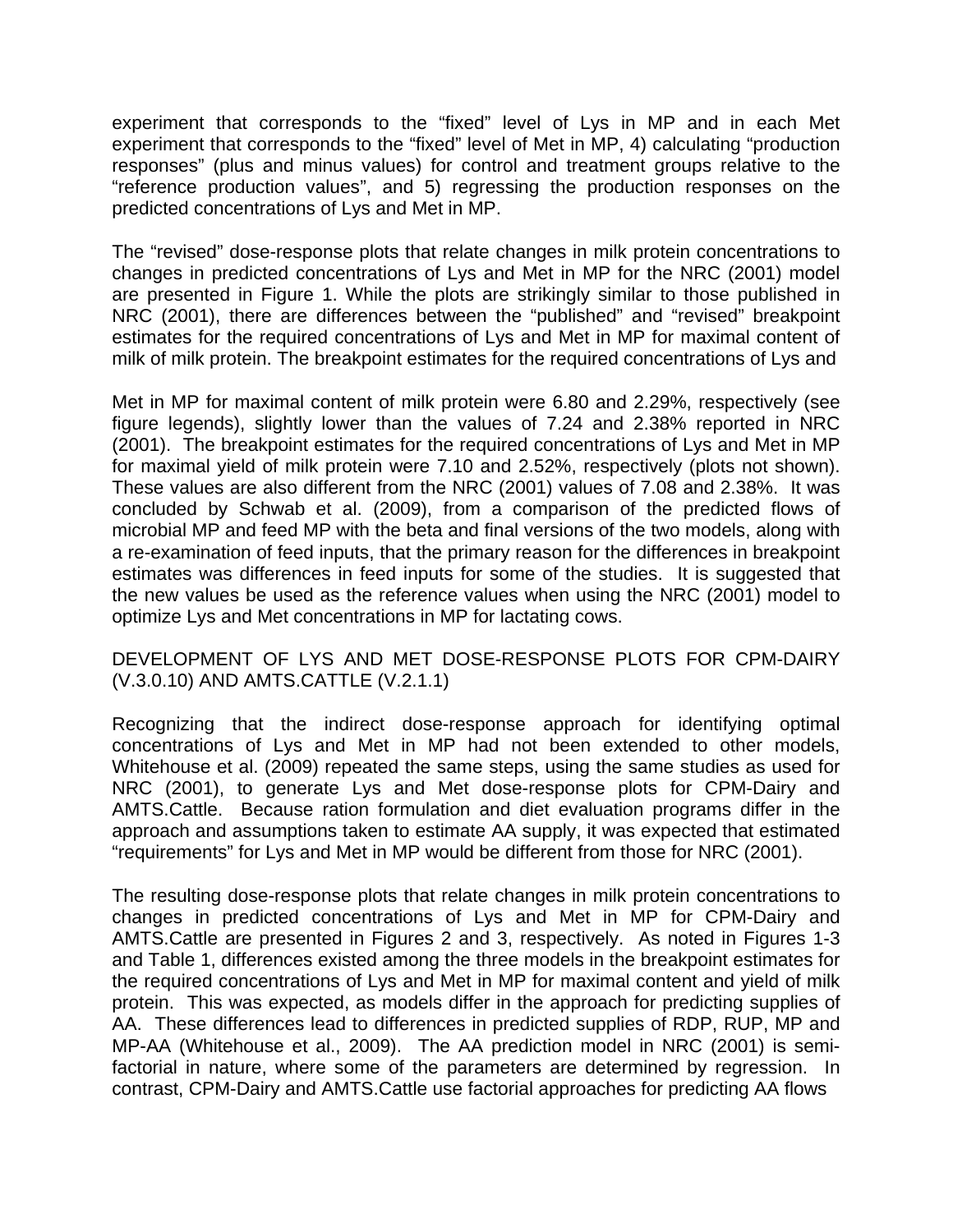

Figure 1. Revised NRC (2001) Lys and Met plots for milk protein concentrations. Regression analysis for Lys was limited to data where Met was 2.07 % or greater of MP. For the linear part of the model  $y = -0.818 + 0.125x$  and for the plateau  $y = -0.818 +$ 0.125 x **6.80**. Regression analysis for Met was limited to data where Lys was 6.16 % or greater of MP. For the linear part of the model  $y = -0.560 + 0.271x$  and for the plateau y = -0.560 + 0.271 x **2.29**.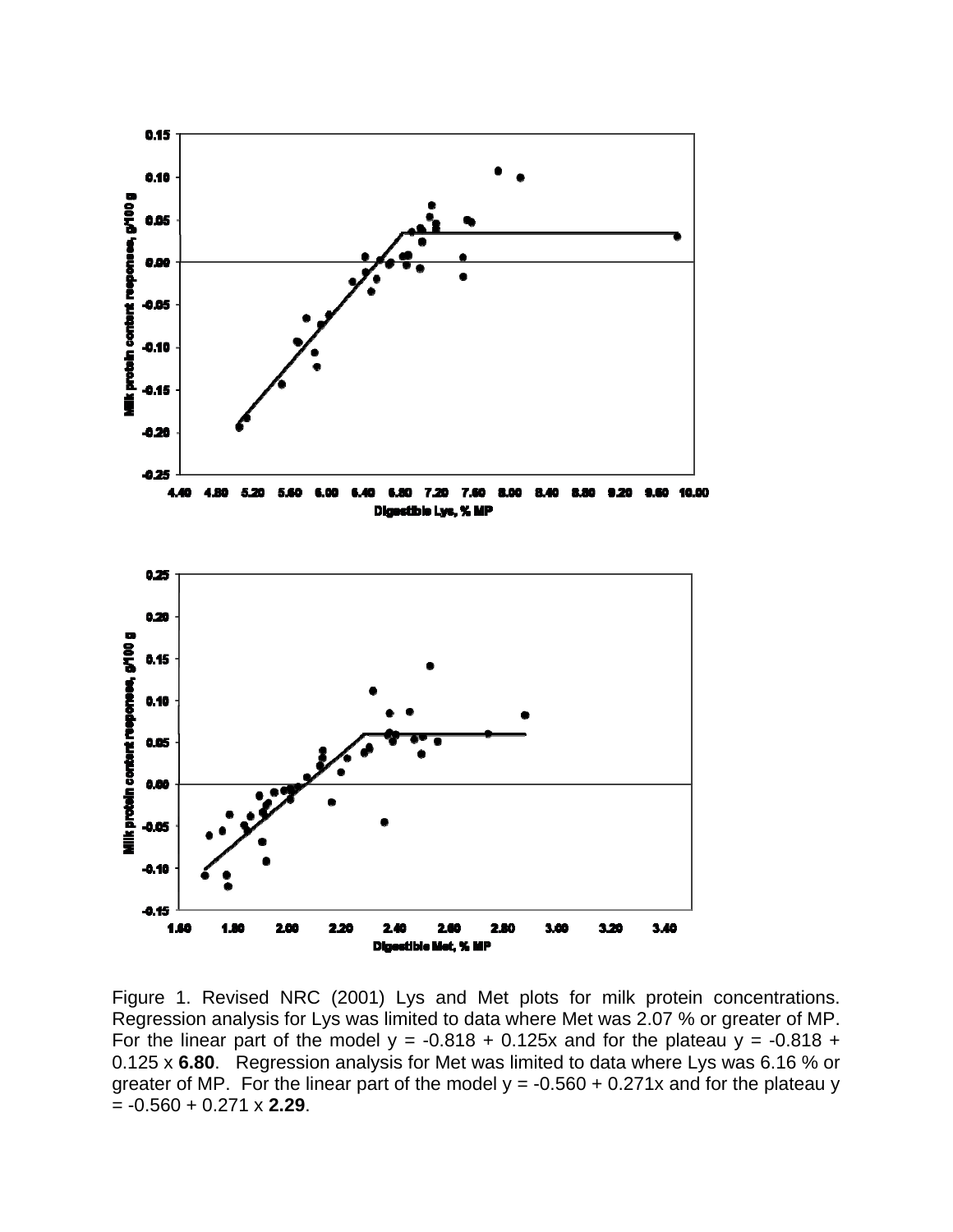

Figure 2. Lys and Met plots for milk protein concentrations for CPM-Dairy. Regression analysis for Lys was limited to data where Met was 2.17 % or greater of MP. For the linear part of the model  $y = -0.763 + 0.107x$  and for the plateau  $y = -0.763 + 0.107x$ **7.46**. Regression analysis for Met was limited to data where Lys was 6.65 % or greater of MP. For the linear part of the model  $y = -0.576 + 0.259x$  and for the plateau  $y = -0.576 + 0.259x$ 0.576 + 0.259 x **2.57**.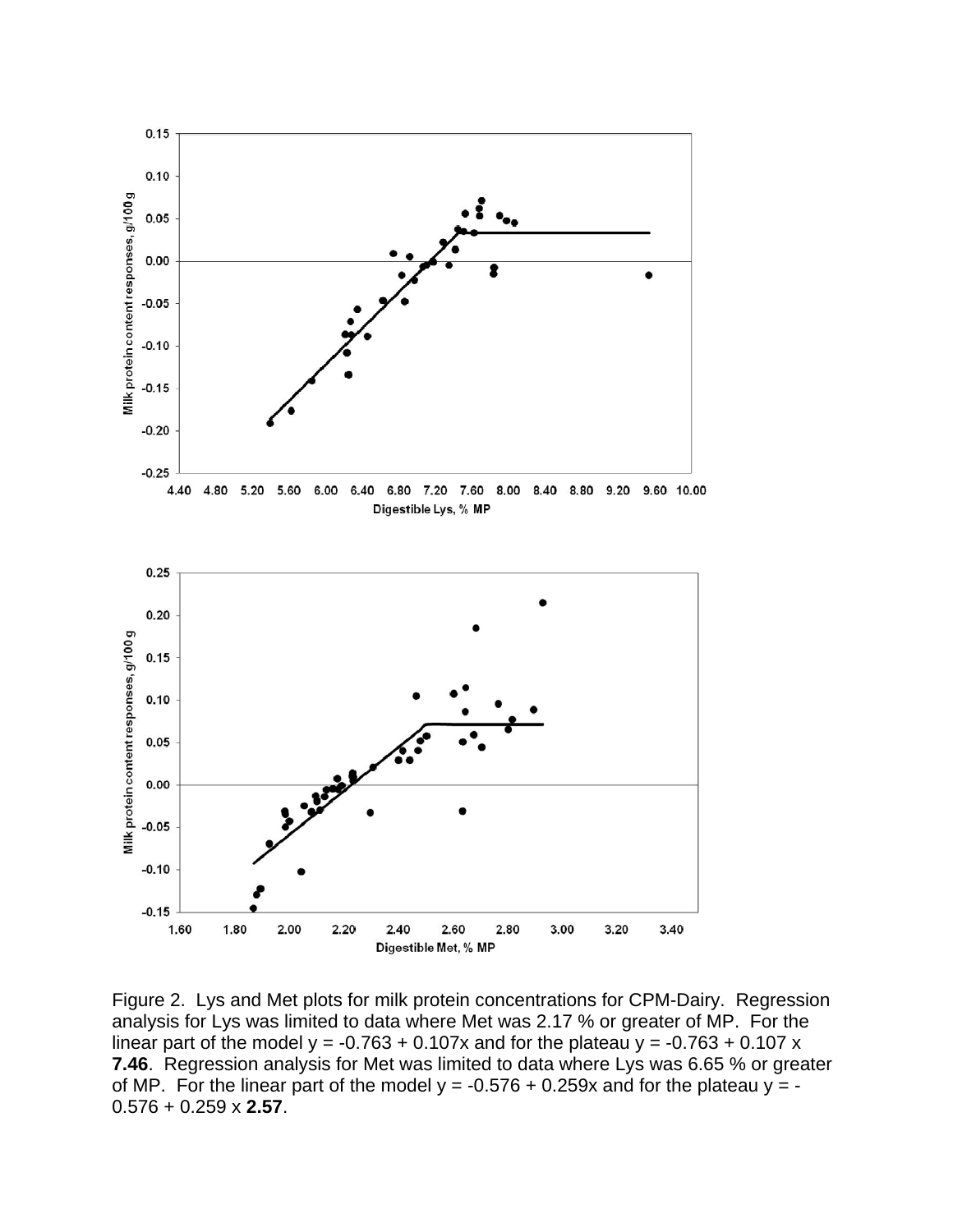

Figure 3. Lys and Met plots for milk protein concentrations for AMTS.Cattle. Regression analysis for Lys was limited to data where Met was 1.94 % or greater of MP. For the linear part of the model  $y = -0.795 + 0.124x$  and for the plateau  $y = -0.795 + 0.124x$ 0.124 x **6.68**. Regression analysis for Met was limited to data where Lys was 6.09 % or greater of MP. For the linear part of the model  $y = -0.506 + 0.242x$  and for the plateau y = -0.506 + 0.242 x **2.40**.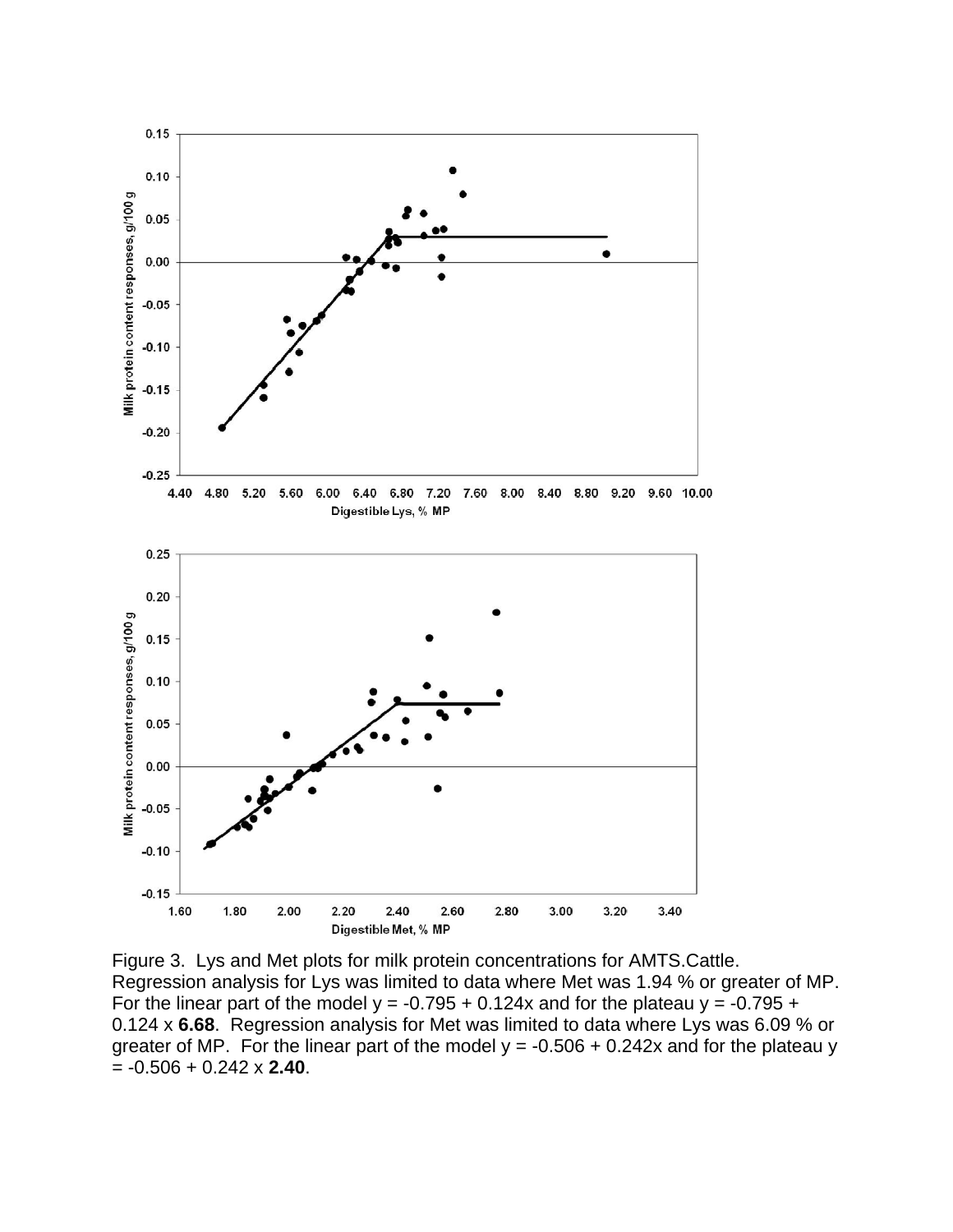Table 1. Breakpoint estimates for required concentrations of Lys and Met in MP for maximal content and yield of milk protein for the NRC, CPM, and AMTS models.

|                         | NRC Model         |             |           |           |                 |
|-------------------------|-------------------|-------------|-----------|-----------|-----------------|
| Item                    | Optimal Lys       | Optimal Met | Lys $r^2$ | Met $r^2$ | Optimal Lys/Met |
| Content of milk protein | 6.80              | 2.29        | .82       | .75       | 2.97            |
| Yield of milk protein   | 7.10              | 2.52        | .65       | .36       | 2.82            |
|                         | <b>CPM</b> Model  |             |           |           |                 |
| Content of milk protein | 7.46              | 2.57        | .83       | .73       | 2.90            |
| Yield of milk protein   | 7.51              | 2.50        | .53       | .46       | 3.00            |
|                         | <b>AMTS</b> Model |             |           |           |                 |
| Content of milk protein | 6.68              | 2.40        | .83       | .76       | 2.78            |
| Yield of milk protein   | 6.74              | 2.31        | .65       | .38       | 2.92            |

to the small intestine (O'Connor et al., 1993). Prediction models based on the factorial method require the assignment of AA values to model-predicted supplies of ruminally synthesized microbial protein, RUP, and if predicted, endogenous protein. CPM-Dairy (v.3.0.10) uses CNCPSv.5 and AMTS.Cattle (v.2.1.1) uses CNCPSv.6. The latest version of CNCPS has expanded CHO pools, modified CHO A1-B1 degradation rates, the soluble fractions (e.g., sugar, NPN) flow with the liquid phase instead of the solid phase, and the passage rate equations have been updated. The result of these and other changes have led to reductions in ruminal CHO degradation, higher RUP and lower microbial protein flows, and lower predicted flows of Lys and Met to the small intestine, as compared to CPM-Dairy.

# MAXIMIZING MILK COMPONENTS AND MP UTILIZATION THROUGH AA FORMULATION

We consider the following 5 steps as being important to maximizing milk components and MP utilization through AA formulation. A brief discussion of each step follows.

Step #1: Feed a blend of high quality forages, processed grains, and byproduct feeds to provide a blend of fermentable carbohydrates and physically effective fiber that maximizes feed intake, milk production, and yield of microbial protein

Microbial protein, based on research to date, has an excellent AA composition for lactating dairy cows. The average reported concentrations of Lys and Met in bacterial true protein approximate 7.9% and 2.6%, respectively; values that exceed the concentrations in nearly all feed proteins (NRC, 2001), and values that exceed the optimal concentrations in MP as estimated by the NRC (2001), CPM-Dairy (v.3.0.10) and AMTS.Cattle (v.2.1.1) models (Table 1). Realizing maximal benefits of feeding a balanced supply of fermentable carbohydrates on feed intake, milk production, and yields of microbial protein requires use of high quality feeds, adequate intakes of physically effective fiber, well-balanced and consistent diets, unlimited supplies of fresh water, and superior bunk management.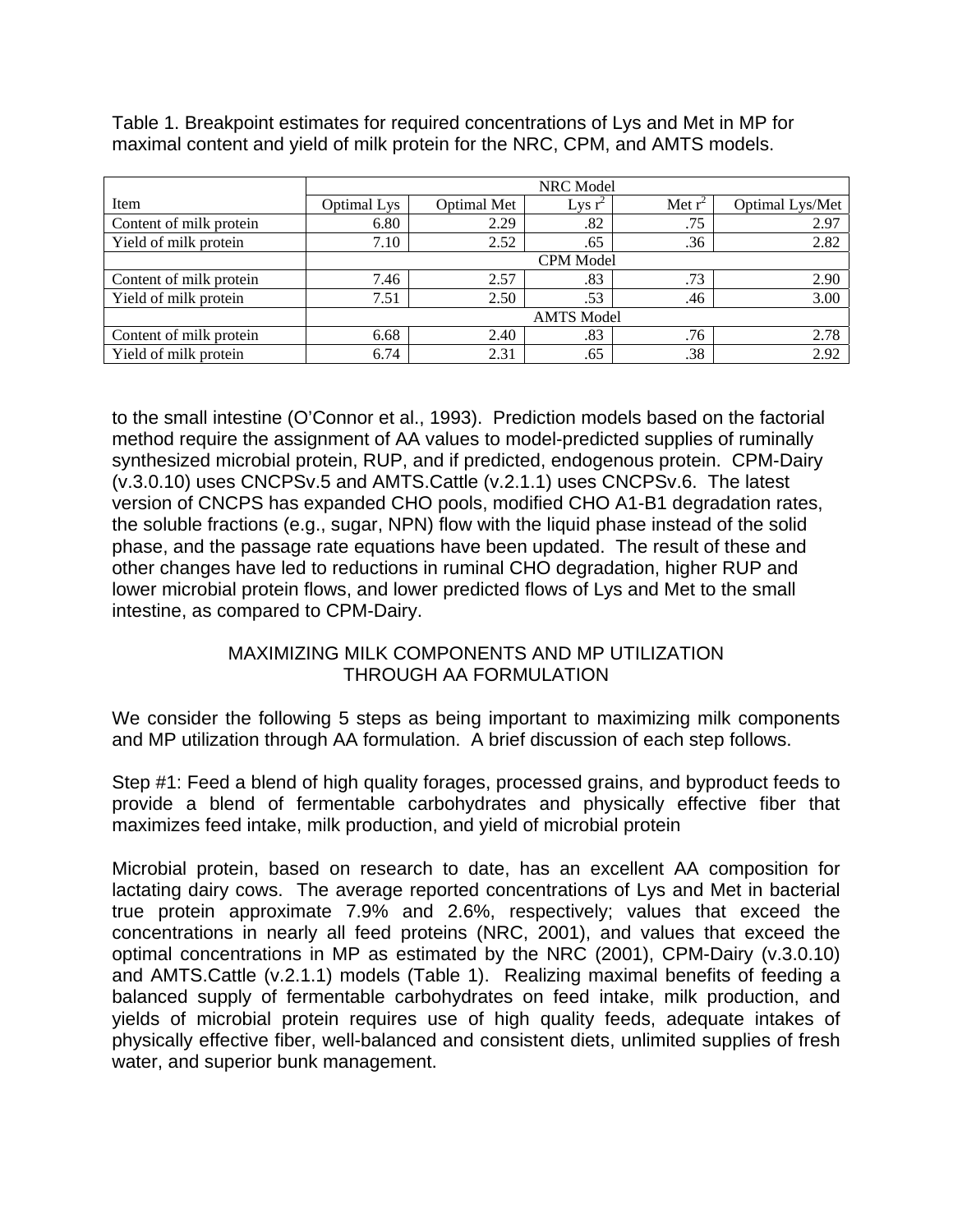Step #2: Feed adequate but not excessive levels of RDP to meet rumen bacterial requirements for AA and ammonia

Realizing the benefits of feeding a balances supply of fermentable carbohydrates on maximizing yields of microbial protein also requires balancing diets for RDP. Rumen degraded feed protein is the second largest requirement for rumen microorganisms. It supplies the microorganisms with peptides, AA, and ammonia that are needed for microbial protein synthesis. The amount of RDP required in the diet is determined by the amount of fermentable carbohydrates in the diet. Diet evaluation models differ slightly in their estimates of RDP in feeds. The NRC (2001) model typically predicts RDP requirements of 10 to 11% of diet DM. Monitor feed intake, fecal consistency, milk/feed ratios, and MUN to make the final decision. A common target value for MUN is 10-12 mg/dl. Don't short-change the cows on RDP…carbohydrate balancing can be negated with an inadequate supply of RDP. A deficiency of RDP will suppress the ability of the microorganisms to reproduce, but they can continue to ferment carbohydrates. This results in higher feed intake, but milk/feed ratios will be low because of lower than expected synthesis of microbial protein.

Avoid over-feeding feeding RDP to the point that rumen ammonia concentrations markedly exceed bacterial requirements. Not only does it result in wastage of RDP, but research (e.g., Boucher et al., 2007), as well as a summary of N passage studies where rumen ammonia concentrations were also measured (Peter Robinson, personal communication), indicate that rumen ammonia concentrations in excess of bacterial requirements decreases flows of microbial protein to the small intestine.

Step #3: Feed high-Lys protein supplements to achieve a level of Lys in MP that comes as close as possible to meeting the optimal concentration (see Table 1)

If protein supplementation is required, select high quality, high-Lys protein supplements (e.g., soybean and canola meals, blood meal, and fishmeal). Feeding low-Lys feeds such as distiller's grains or corn gluten meal as sources of additional protein is not consistent with balancing for AA. Purposely selecting high-Lys protein supplements has been the only option, at least until the recent release of the first rumen-protected Lys sources on the market, to at least partially compensate for the low content of Lys in the RUP fractions from forages, grains and distiller's grains. Achieving target formulation levels for Lys in MP will become easier, and the value of lower Lys protein supplements extended, if these rumen-protected Lys products can be demonstrated to be cost effective sources of MP-Lys.

Step #4: Feed a "rumen-protected" Met supplement in the amounts needed to achieve the optimal ratio of Lys and Met in MP (see Table 1)

Feeding a rumen-protected Met supplement, in conjunction with one or more of the aforementioned high-Lys protein supplements, is almost always necessary to achieve the correct Lys/Met ratio in MP (see Table 1). We continue to be surprised with first time evaluation of diets how often we see Lys to Met ratios in MP of 3.3 or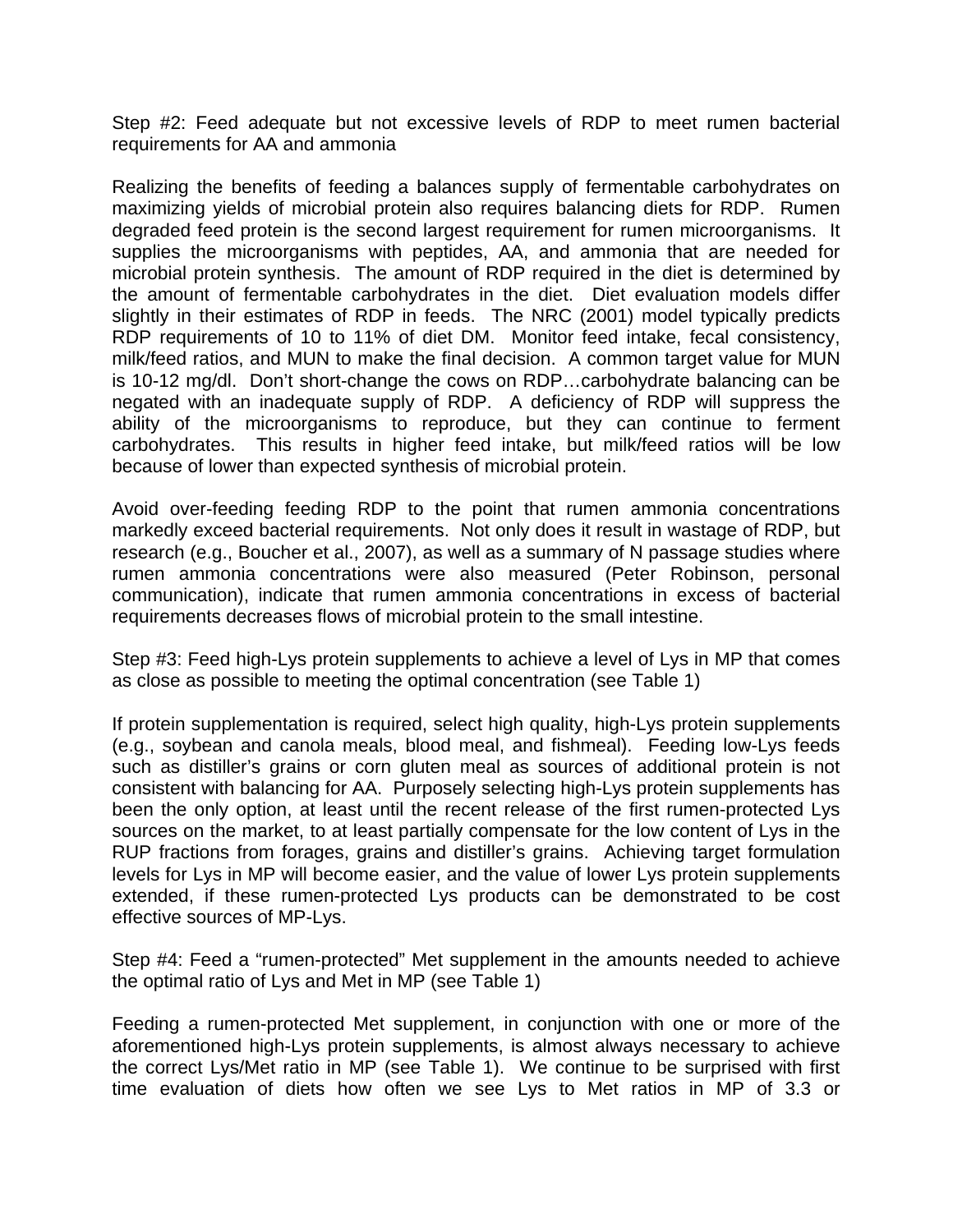higher…values as high as 3.5 and 3.6 are not uncommon. "Out of balance" Lys to Met ratios lowers the efficiency of use of MP for protein synthesis and the more "out of balance" the ratios, the less efficient the use.

To achieve the desired predicted ratio of Lys to Met in MP, and to ensure full use of the available MP-Lys for protein synthesis, also requires that a realistic estimate of efficacy be used for the Met product that one elects to feed. Over-estimating the bioavailability of some of the Met supplements has been way too common. Doing so leads to disappointing production outcomes, and the nutritionist and dairy producer believing that balancing for Lys and Met has minimal impacts on animal performance.

### Step #5: Don't overfeed RUP

Three factors determine the cows' requirement for RUP. These are: 1) supply of microbial protein, 2) RUP digestibility, and 3) AA composition of RUP. Given the rather high probability that a nutritional model will not be very accurate in predicting the cows' exact requirement for RUP, because of the multitude of factors that affect the requirement for RUP, we suggest that you let your cows tell you how much they need. Routinely used models don't adjust MP requirements, and thus RUP requirements, for changes in AA balance, so let the let models be initial guides, not the final answer. Don't be surprised, as a result of balancing for Lys and Met in MP, how little RUP is actually needed in the diet.

Field experience indicates that cows are more responsive to changes in diet RUP content when RUP has a good AA balance vs. when the balance is not good. This makes sense because the nutritional potency of the RUP is greater when it has a good AA balance vs. a poor AA balance.

Balancing for Lys and Met in MP, using the steps as outlined, has led to many important benefits, both in research and on-farm implementation. A summary of published studies and reported observations include: 1) reduced need for supplemental RUP for a given level of milk and milk production, or increased milk and milk protein production with the same intake of RUP, 2) reduced N excretion per unit of milk or milk protein produced, 3) more predictable changes in milk and milk protein production to changes in RUP supply, 4) improved herd health and reproduction, and 5) increased herd profitability. There are many good reviews in the literature summarizing the benefits of enriching rations in metabolizable Lys and Met (e.g., Garthwaite et al., 1999; NRC, 2001; Rulquin and Verite, 1993; Schwab et al., 2007, and Sloan, 1997). More recent experiments highlight the value of increasing concentrations of Lys and Met in MP on increasing the efficiency of use of MP for milk and milk protein production (e.g., Noftsger and St-Pierre, 2003; Chen et al.,2009).

As expected, the responses that one achieves in balancing diets for Lys and Met in MP depends on ones "starting point". It should also be noted that where it is possible, field nutritionists with experience in balancing for Lys and Met will also lower dietary RDP and/or RUP if the previous diets allow. This has the benefit of often reducing the usual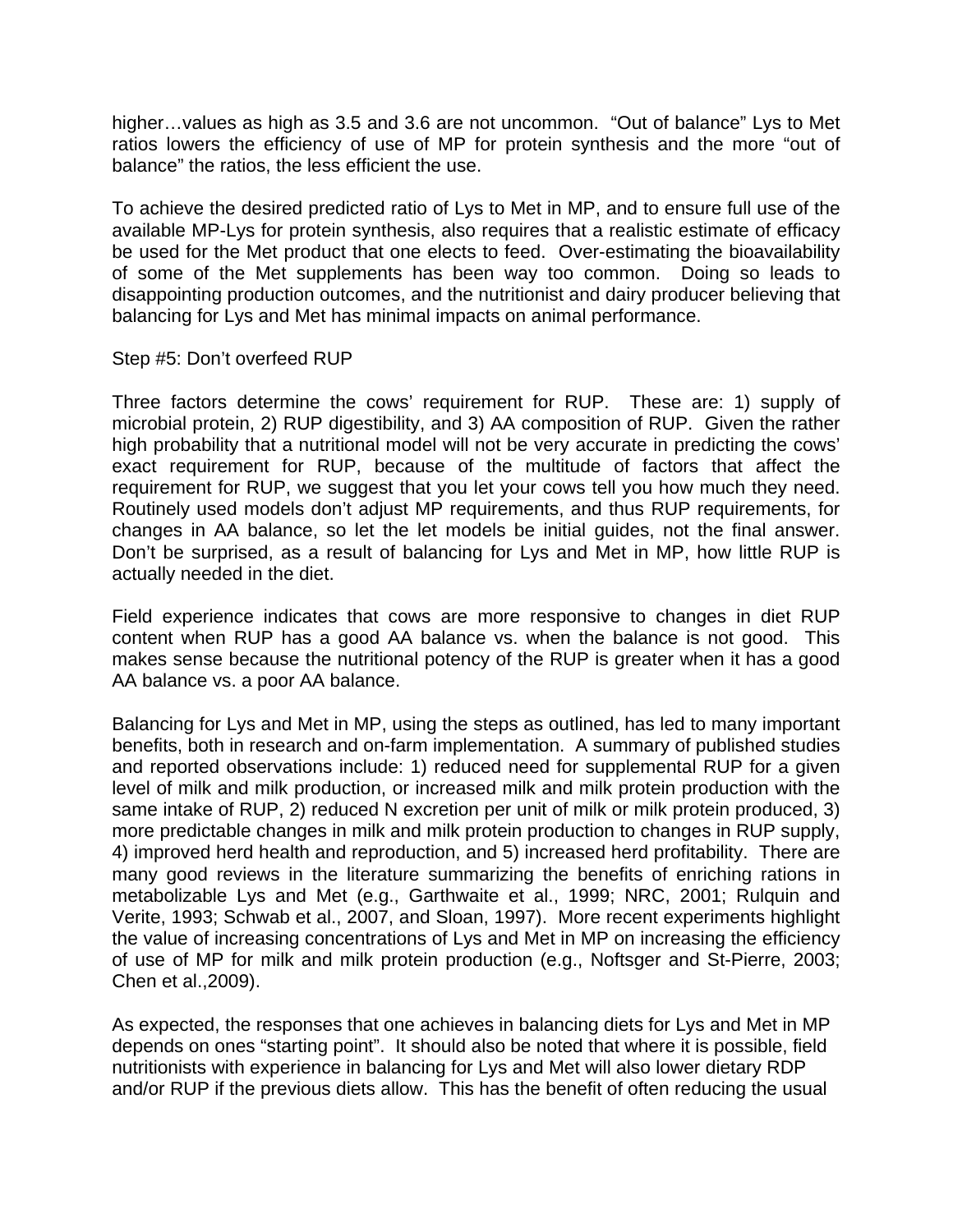added expense of replacing low Lys protein supplements with high Lys protein supplements and the cost of adding one or more ruminant protected Met sources to the diet. In reducing dietary CP, it is important, for the reasons previously stated, not to cause a deficiency of RDP. When employing these feeding strategies, the results of a 10-herd field study in 2006 indicated a return on investment (ROI) ranging from 1.1 – 5.5; the average ROI was 3.35:1 (Driver, 2007).

We also typically observe ROI of 2.5 or higher. Increases in butterfat content and milk yields are common and contribute to the favorable ROI. Balancing diets for Lys and Met, because of the stated benefits, is an attractive option for increasing dairy herd profitability, even with current low milk prices and high feed costs. It is no longer uncommon to hear reports of increases in milk protein and milk fat concentrations of 0.10 - 0.25 and 0.10 – 0.15 percentage units, respectively, and 2 - 4 lb more milk as a result of balancing for Lys and Met, with little or no effect on feed costs.

The second author of this paper has also had excellent success in balancing diets for Lys and Met. He uses Formulate2, a commercially available ration formulation model that he has developed that uses NRC (2001) as its operating platform. The model not only implements the NRC (2001) model, but fully integrates the model's equations with its optimization processes. Thus, it provides the ability to set and accurately meet MP-AA constraints at the duodenal level while minimizing the cost of doing so.

In addition, the work reported by Schwab et al. (2003, 2004) to extend the NRC model to predicting changes in lactation from changes in supplies of MP-Lys and MP-Met has been incorporated into Formulate2 as a pop-up calculator. The calculator permits acquisition of milk flow and milk composition inputs from the background diet record and utilizes the equations developed from this work to generate target values for grams of MP-Lys and MP-Met. The calculator also permits re-calculation of the MP requirement based on a user stipulated concentration of the selected MP-AA (MP-Lys or MP-Met) in MP. As a result, diets are routinely balanced with Formulate2/NRC 2001 for RDP, MP-Lys and MP-Met without regard to CP%.

Using these tools it has been possible to improve concentrations of MP-Lys and MP-Met in the diets of fresh and early lactation animals allowing the reduction of dietary CP levels to a range of approximately 16.0% to 16.5% via reduced feed RUP while maintaining RDP at acceptable levels. As a result, significant improvements in milk protein percent, total milk solids percent and butterfat percentages have been achieved as well as improved yields of these components. Additionally, because of the reduction of dietary RUP achieved by this approach, a frequent result has been lower total concentrate costs by allowing the inclusion of lower cost feeds that can contribute well to total dietary NFC. This approach has been implemented with herds at all levels of milk production with equal effect.

The primary basis for realizing these responses has been the excellent predictive reliability exhibited by the NRC (2001) model in commercial production environments in terms of NE(l) allowable and MP allowable milk. In all situations where previous diets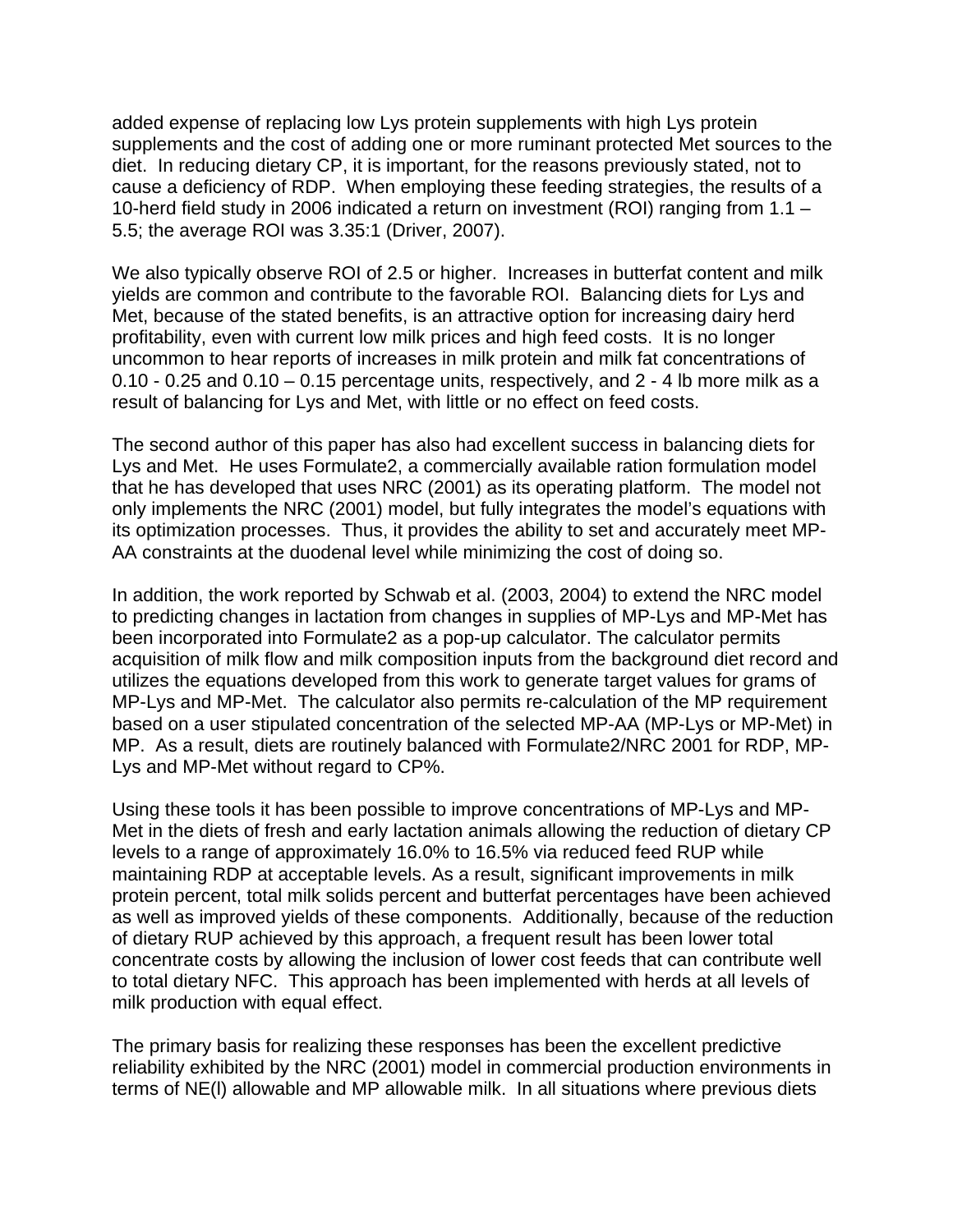have been reviewed and revised a significant gap between energy allowable milk and MP allowable milk has been observed. This phenomenon has been evident regardless of which other model was used to formulate the previous diets. In these diets, MP allowable milk has been found to be the fundamental limiting factor in production of milk and milk components and thus the primary factor predicting animal response. Simply closing this gap, even without optimizing MP-Lys and MP-Met in MP, has produced significant results. The additional responses and benefits described previously are obtained when AA balance and reduction of RUP/MP are addressed. It is important to note that what has been described has been achieved by using Formulate2/NRC 2001 "out-of-the-box" without the need to make adjustments to the rates and constants of various model predictive mechanisms.

One example of a farm situation follows. The graphs below illustrate changes in milk protein percentage and milk protein yield when balancing for MP-Lys and MP-Met in a herd of approximately 1700 cows with significant, ongoing management issues and less than average milk production. The two periods shown are the same weeks of the year in different years.



Herd average milk flow was 63.2 lbs for the 2007 period and 70.0 lbs for the 2008 period. The 2007 diets were balanced for MP only with dietary CP at 17.9% which did yield improvement over historical milk protein production. The MP supply targets for the high cows for both years were very similar; 2846 g in 2007 and 2868 g in 2008 on equal DMI.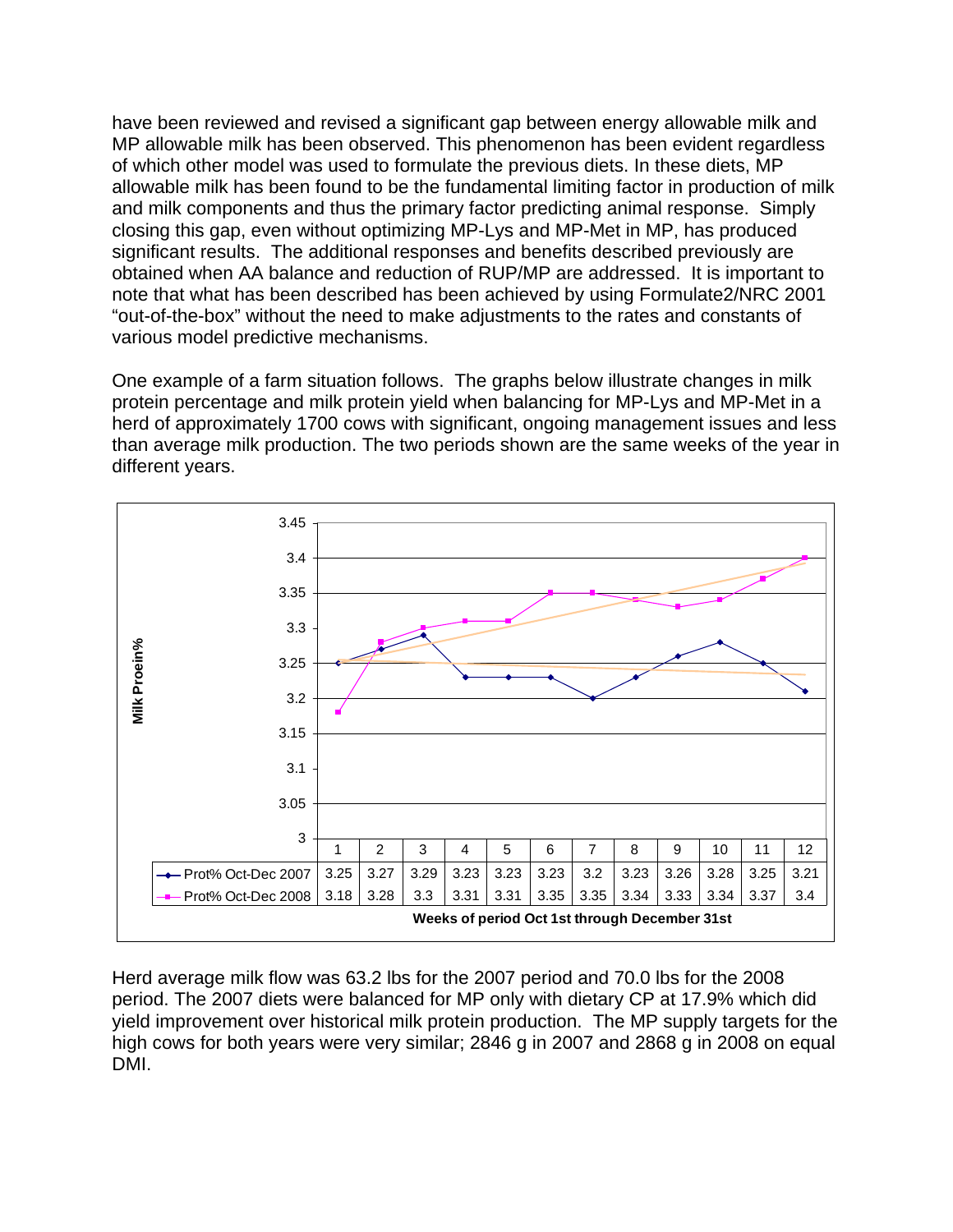Though diets during the second period were balanced for MP-Lys and MP-Met, no direct attempt was made to minimize RUP/MP. Consequently, CP in the diet of high producing animals was 17.3%. Subsequently, CP in such diets has been reduced to 16.5% with no apparent negative effects.



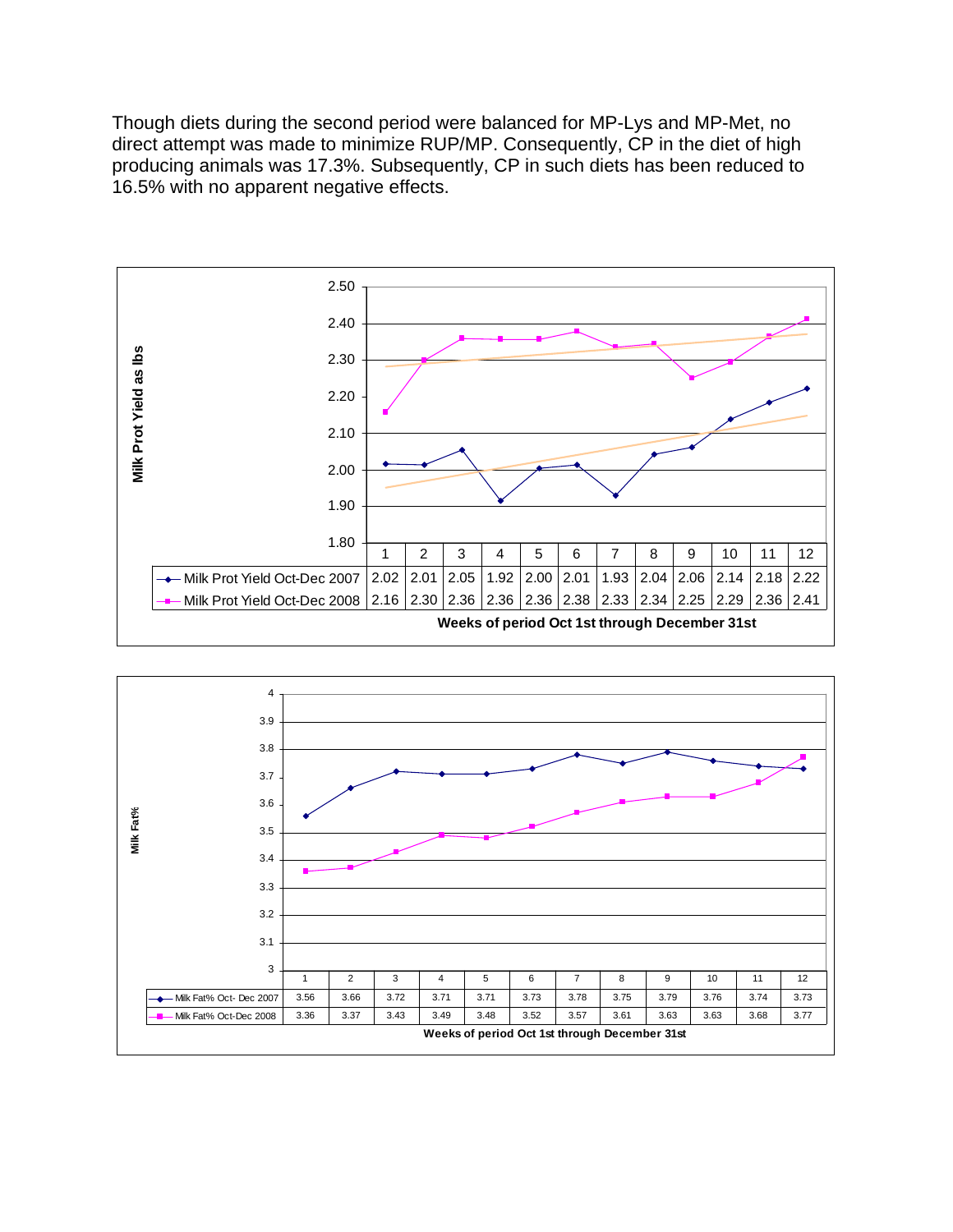

# **CONCLUSIONS**

The adoption of the concept of balancing diets for AA continues to increase. Balancing diets to come as close as possible to meeting model determined optimal concentrations of Lys and Met in MP is the first step to balancing diets for AA. Benefits include: 1) increased yield of milk and milk components, 2) reduced N excretion per unit of milk or milk protein produced, 3) more predictable changes in milk and milk protein production to changes in RUP supply, 4) improved herd health and reproduction, and 5) increased herd profitability. Increases in milk protein and fat concentrations of 0.1-0.25 percentage units for protein and 0.1-0.15 for fat and returns on investment of 2.0 to 3.5 are typical. Increases in milk yield are more common in early lactation cows than late lactation cows, and can be rather significant if balancing for Lys and Met is started before calving. With high feed costs and low milk prices, an important benefit of AA balancing has been the opportunity to increase milk and milk component yields with less RUP supplementation and similar or lower feed costs.

#### REFERENCES

- Boucher, S. E., R. S. Ordway, N. L. Whitehouse, F. P. Lundy, P. J. Kononoff and C. G. Schwab. 2007. Effect of incremental urea supplementation of a conventional corn silage-based diet on ruminal ammonia concentration and synthesis of microbial protein. J. Dairy Sci. 90:5619-5633.
- Chen, J., G. Broderick, D. Luchini, B. Sloan, and E. Devillard. 2009. Effect of metabolizable lysine and methionine concentrations on milk production and N utilization in lactating dairy cows. J. Dairy Sci. 92 (Suppl. 1):171. (Abstr.)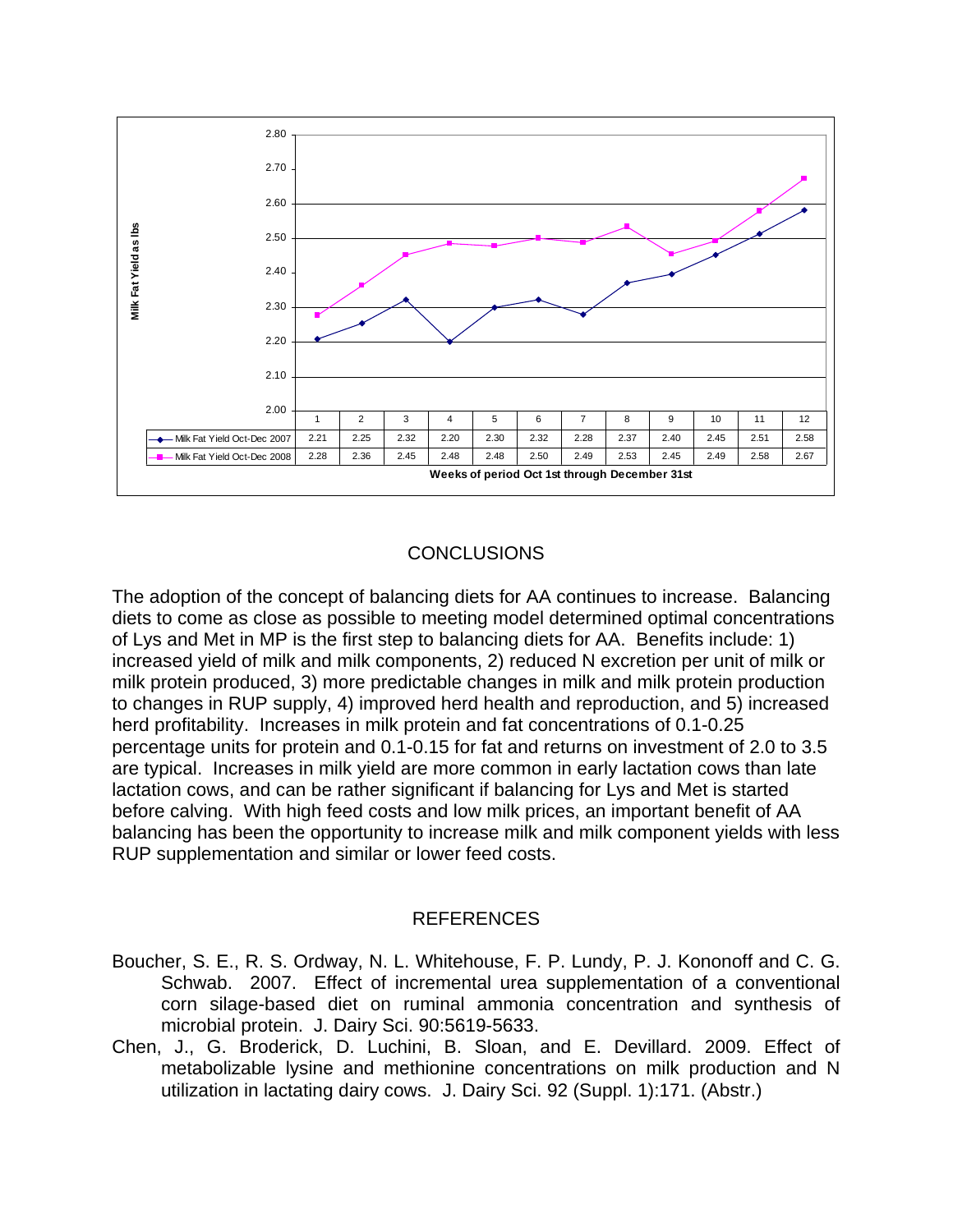- Driver, S. 2007. From concept to practice experience in the USA. International Amino Acid Seminar – Belgium.
- Garthwaite, B. D., C. G. Schwab, and B. K. Sloan. 1998. Amino acid nutrition of the early lactation cow. In: Proc. 1998 Cornell Nutrition Conf., Oct. 20-22, Rochester, NY, p. 38-50.
- Heger, J. and Z. Frydrych. 1989. Efficiency of utilization of amino acids. Pages 31-56 in Absorption and Utilization of Amino Acids, Vol. 1. M. Friedman, ed. CRC Press, Inc., Boca Raton, FL.
- Huhtanen, P., V. Vanhatalo, and T. Varvikko. 2002. Effects of abomasal infusions of histidine, glucose, and leucine on milk production and plasma metabolites of dairy cows fed grass silage diets. J. Dairy Sci. 85:204-216.
- Kim, C. H., T. G. Kim, J. J. Choung, and D. G. Chamberlain. 1999. Determination of the first limiting amino acid for milk production in dairy cows consuming a diet of grass silage and a cereal-based supplement containing feather meal. J. Sci. Food Agric. 79:1703-1708.
- Kim, C. H., T. G. Kim, J. J. Choung, and D. G. Chamberlain. 2000. Variability in the ranking of the three most-limiting amino acids for milk protein production in dairy cows consuming grass silage and a cereal-based supplement containing feather meal. J. Sci. Food Agric. 80:1386-1392.
- Kim, C. H., T. G. Kim, J. J. Choung, and D. G. Chamberlain. 2001a. Effects of intravenous infusion of amino acids and glucose on the yield and concentration of milk protein in dairy cows. J. Dairy Res. 68:27-34.
- Kim, C. H., T. G. Kim, J. J. Choung, and D. G. Chamberlain. 2001b. Estimates of the efficiency of transfer of L-histidine from blood to milk when it is the first-limiting amino acid for secretion of milk protein in the dairy cow. J. Sci. Food Agric. 81:1150-1155.
- Korhonen, M., A. Vanhatalo, T. Varvikko, and P. Huhtanen. 2000. Responses to graded doses of histidine in dairy cows fed grass silage diets. J. Dairy Sci. 83:2596-2608.
- McLaughlin, A.M., N. L. Whitehouse, E. D. Robblee, R. S. Ordway, C. G. Schwab, P. S. Erickson, and D. E. Putnam. 2002. Evaluation of ruminally unprotected lysine as a source of metabolizable lysine for high producing cows. J. Dairy Sci. 85: (Suppl. 1): 90. (Abstr.)
- Miller, T.K., W.H. Hoover, W.W. Poland, Jr., R.W. Wood, and W.V. Thayne. 1990. Effects of low and high fill diets on intake and milk production in dairy cows. J. Dairy Sci. 73:2453-2459.
- National Research Council. 2001. Nutrient Requirements of Dairy Cattle. 7th rev. ed. Natl. Acad. Sci., Washington, DC.
- Noftsger, S. and N. R. St-Pierre. 2003. Supplementation of Met and selection of highly digestible rumen undegradable protein to improve nitrogen efficiency for milk production. J. Dairy Sci. 86: 958-969.
- O'Connor, J. D., C. J. Sniffen, D. G. Fox, and W. Chalupa. 1993. A net carbohydrate and protein system for evaluating cattle diets: IV. Predicting amino acid adequacy. J. Anim. Sci. 71:1298-1311.
- Oldham, J.D., J.D. Sutton, and A.B. McAllan. 1979. Protein digestion and utilization by dairy cows. Ann. Rech. Vet. 10:290-293.